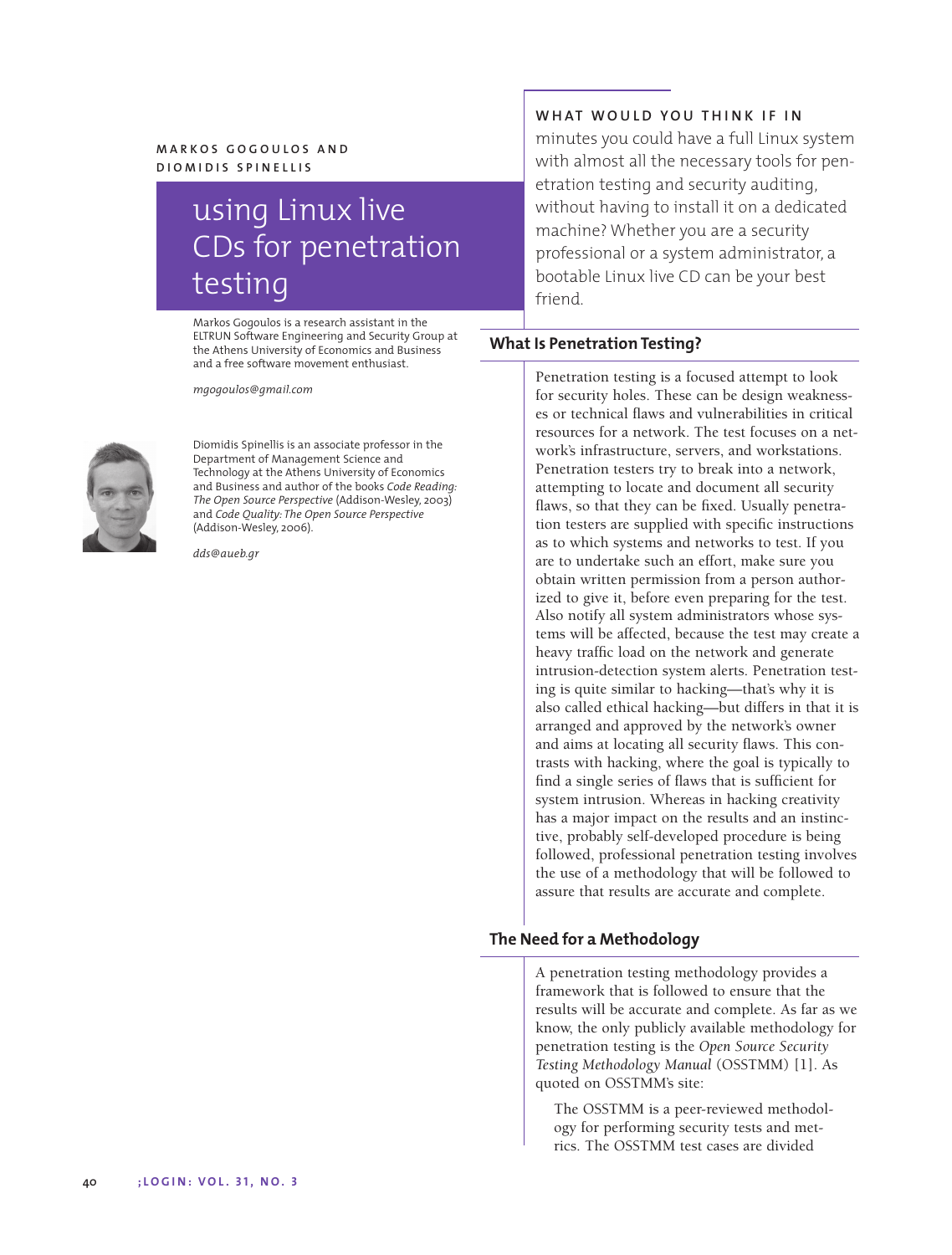into five channels (sections) which collectively test: information and data controls, personnel security awareness levels, fraud and social engineering control levels, computer and telecommunications networks, wireless devices, mobile devices, physical security access controls, security processes, and physical locations such as buildings, perimeters, and military bases. The OSSTMM focuses on the technical details of exactly which items need to be tested, what to do before, during, and after a security test, and how to measure the results. New tests for international best practices, laws, regulations, and ethical concerns are regularly added and updated.

OSSTMM is publicly available for downloading. If followed, OSSTMM ensures that a thorough penetration testing has been undertaken. It also comes with Report Requirements Templates, to assist in the creation of final reports, and a legal penetration testing checklist, containing features to consider, such as privacy and protection of information and authorization for the test. Note that OSSTMM does not give instructions on how to accomplish the penetration testing or what tools to use for it; there are numerous sites on the Internet and books for this task, along with institutions and companies that will happily charge you to attend their seminars and get (a portion of) this knowledge.

#### **Open Source or Proprietary Tools?**

Security-related tools exist in both OSS and commercial platforms. Most of the commercial tools are generally more professional looking; however, keep in mind that these are difficult or impossible to modify to fit your needs, and their cost is often significant. Moreover, there are no commercial tools available for several tasks. Also, commercial tools are often created after OSS tools have been available for some time, and therefore such tools lag in the technologies they use. Typical examples of this state of affairs are current WEP analysis and cracking tools. Many OSS securityrelated tools are maintained by a large team of people, and hundreds of developers contribute to the project. Generally, OSS tool updates are more frequent and signatures for vulnerability assessment tools for the newly discovered vulnerabilities are added soon after they are publicly available. In this area the reflexes of the OSS community appear to be far quicker, and therefore the best tools for penetration testing are not commercial.

#### **What Is a Linux Live CD?**

Linux live CDs are Linux systems based on a certain distribution that operate from the distribution CD-ROM without the need to set up the system and without the use of the local hard drive. They perform automated hardware configuration with great success. As a result, within a few minutes from booting, you'll have in front of you a full graphical Linux environment, with all the peripherals identified and a number of preinstalled programs ready to be used. One category of Linux live CDs targets security. Most of those CDs are based on Knoppix or Slax distributions. (Knoppix is a distribution based on Debian, whereas Slax is based on Slackware.)

#### **Alternatives**

Live CD distributions for security can be split into the following categories: Penetration Testing, Forensics, and Secure Desktop. The Forensics category focuses on tools for the noninvasive study and retrieval of data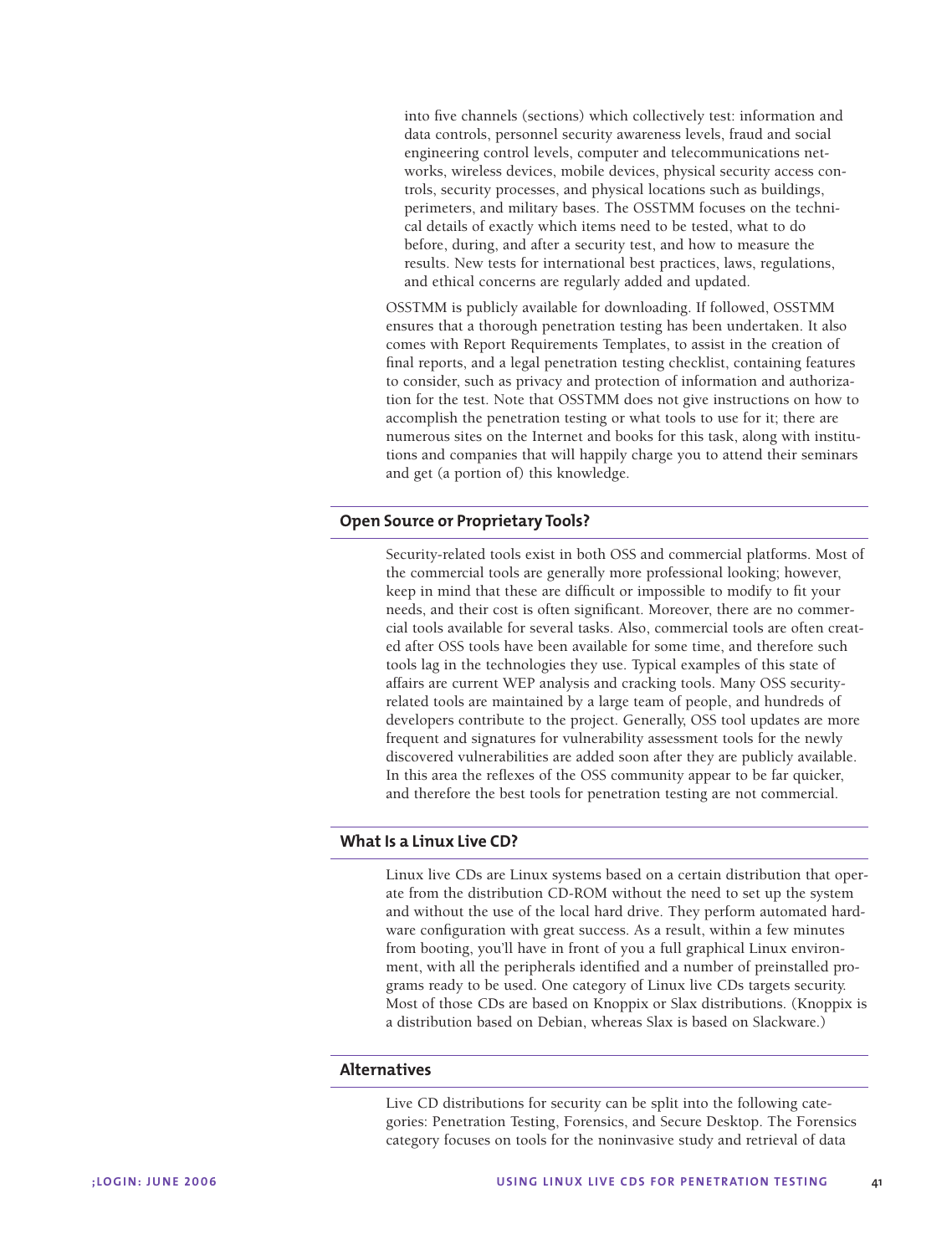from various types of file systems, whereas the Secure Desktop distributions focus on programs and servers providing secure protocol implementations. Penetration Testing live CDs include programs for enumeration, network scanning and analysis, vulnerability assessment, and exploitation of security vulnerabilities.

A system for penetration testing requires a lot of work to set up, as it involves gathering the programs, installing them, and keeping them up-todate. A live CD for penetration testing, such as the ones that we will examine here, saves you this effort.

Typically a penetration testing CD will contain the following:

- attack and penetration testing tools
- enumeration tools
- tools for scanning and network port analysis
- vulnerability scanners targeting known problems
- CIFS (SMB) scanners
- sniffers and network analyzers
- tools for the exploitation of common vulnerabilities (e.g., Metasploit Framework, Exploit Tree)
- HTTP proxy tools
- fuzzer tools
- tools for router scanning and exploitation
- tools for spoofing and session hijacking
- tools for password cracking and brute-force attacks

Let's go through some of the available live CDs for penetration testing. You can locate the live CDs in the security category of the frozentech list.[2] All distributions comprise a basic set of penetration testing tools (nmap, nessus, nikto, Metasploit Framework) plus some additional tools to make the system more functional, such as editors, Web browsers, and image viewers. You can see a summary of the features of some prominent distributions in Table 1.

Our personal favorite is the Auditor security collection [3]: It includes all the tools we listed, and more. What we like most about Auditor is the organization of the programs into separate categories, its orientation toward professional administrators, and its cutting-edge functionality. In the wireless sector, the Auditor truly shines, coming with the most complete tool collection for wireless network penetration testing. Some of those programs, such as the wireless LAN scanner Kismet, are notorious for their time-consuming and difficult installation; with Auditor this functionality comes out-of-the-box. Furthermore, Auditor uniquely incorporates tools for Bluetooth penetration testing.

Although some tools are missing from Auditor, with a little additional work an installed system can be transformed into a state-of-the-art base for penetration testing. For example, tools we found missing from Auditor are those for database auditing, for Novell Netware auditing, and for SMB and Kerberos sniffing. Some of these tools exist for Linux, whereas others can operate through Wine. Furthermore, it would be desirable if the system had, by default, read/write capabilities for NTFS file systems. In addition, one could add the Achilles and Spike Web interception proxies; apart from their other capabilities, these automatically test Web applications for buffer overflows and SQL injection.

From the other distributions that we examined we found Whax [4] and KCPentrix [5] most interesting. Both distributions include features that Auditor lacks. For example, Whax contains snort accompanied with acid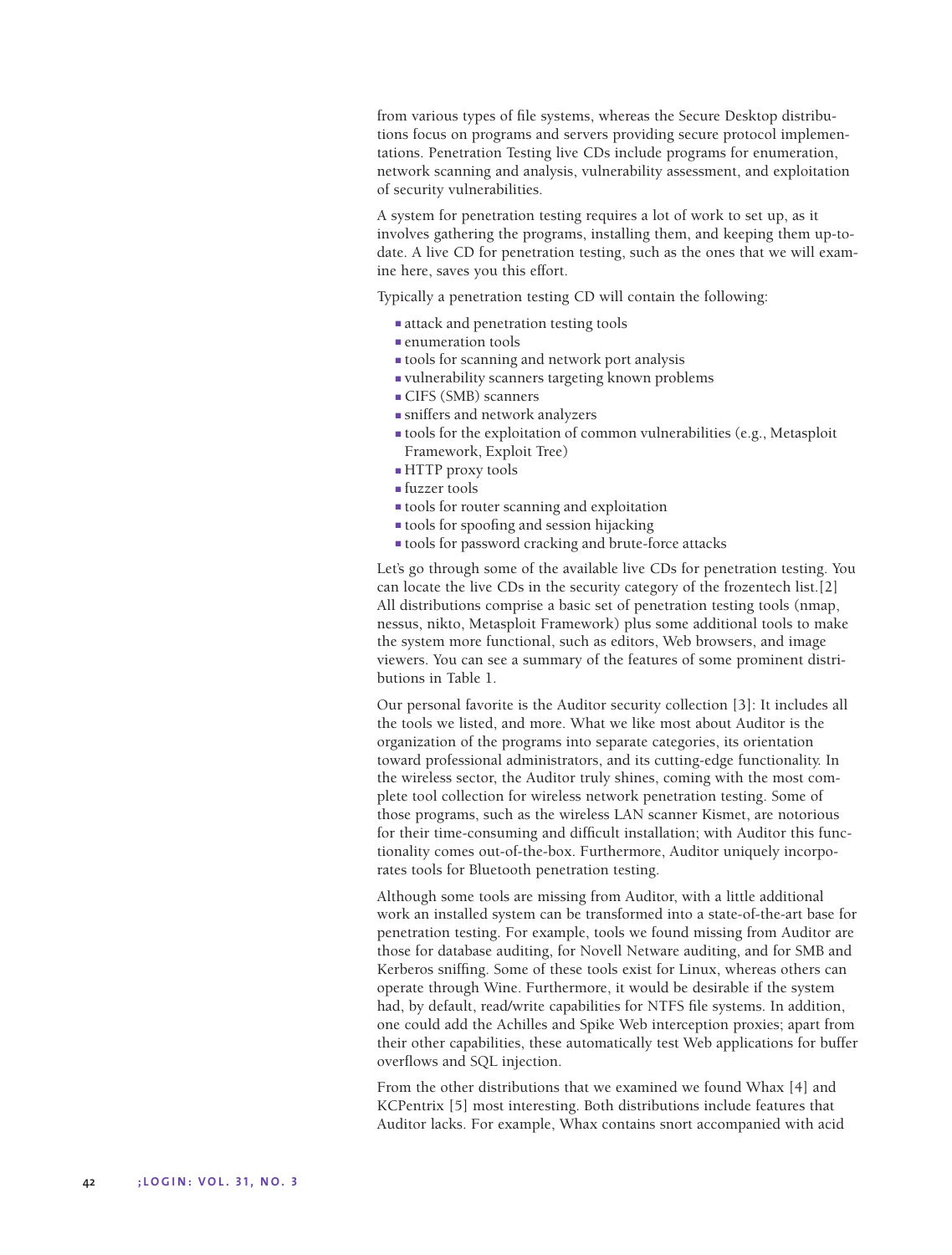and other front-ends, as well as tools for vulnerability enumeration through the so-called Google hacking techniques. In the vulnerability scanners category, Whax has modules for the scanner Retina and Foundstone tools operating through Wine (both Windows tools). Furthermore, Whax includes tools for database auditing: for instance, Absinthe for blind SQL injection, and other tools for auditing Oracle and Cisco systems. Beyond the Metasploit Framework, an advanced opensource platform for developing, testing, and using exploit code, Whax includes Exploit Tree, a properly supported exploit source code base with an update capability. In addition, Whax contains several exploit collections for client-side attacks: vulnerabilities for Internet Explorer as well as exploit archives from the securityfocus.com, packetstormsecurity.com, and milworm.com sites. Both Whax and KCPentrix are founded on Slax and therefore share many features, with Whax offering slightly more material.

The Phlak [6] live CD consists of only a few tools. What impresses us in Phlak is its accompanying security-oriented documentation, which is well organized in different categories. We found this to be very useful and think that other distributions could benefit from adopting this approach. For example, OSSTMM could be included on a security-related live CD.

|               | GUI | Apps | Program | System Installation Vulnerability Exploit Version in Documents/ Wireless Bluetooth<br><b>Scanners</b> | Tools | 2005 | Penetration<br><b>Testing</b><br>Material | Pen | Pen |
|---------------|-----|------|---------|-------------------------------------------------------------------------------------------------------|-------|------|-------------------------------------------|-----|-----|
| Auditor       | Y   | Y    | Y       | Y                                                                                                     | Y     | Y    | N                                         | Y   | Y   |
| Whax          | Y   | Y    | Y       | Y                                                                                                     | Y     | Y    | N                                         | Y   | N   |
| KCPentrix     | Y   | Y    | N       | Y                                                                                                     | Y     | Y    | N                                         | Y   | N   |
| Phlak         | Y   | Y    | Y       | Y                                                                                                     | Y     | Y    | Y                                         | Y   | N   |
| Knoppix-std Y |     | Y    | Y       | Y                                                                                                     | N     | N    | N                                         | Y   | N   |

#### **TABLE 1. DISTRIBUTION COMPARISON TABLE**

# **Penetration Testing**

Often the penetration testing process is presented as a mixture of science and art. Furthermore, complete penetration testing involves something more than the simple execution of various vulnerability scanners targeting some systems: The penetration tester aims at tracing *all* the possible violation pathways, by following a well-defined methodology.

Even if the penetration testing results depend on the knowledge and skills of the penetration tester, there are some tasks that are most customarily followed. Usually, you will initially enumerate the systems or the networks that are to be tested, to obtain basic information about them, for example IP address ranges, gateways, and administrator names. Subsequently, through port scanning, you will locate open ports and services that are running on them. Any network service is a potential door to the system. Services that currently run may be vulnerable to a known vulnerability, something that a vulnerability scanner will show, but they can also be traced manually if you get a connection to an open port, read the banner, and afterward check if the service version is vulnerable to some flaw.

Most services will reveal their version from a banner with little effort, but even those tailored not to reveal such information can be tricked sometimes. It is important to locate all existing shares in Windows systems or NFS exports in UNIX. With brute-force tools, you can try to crack pass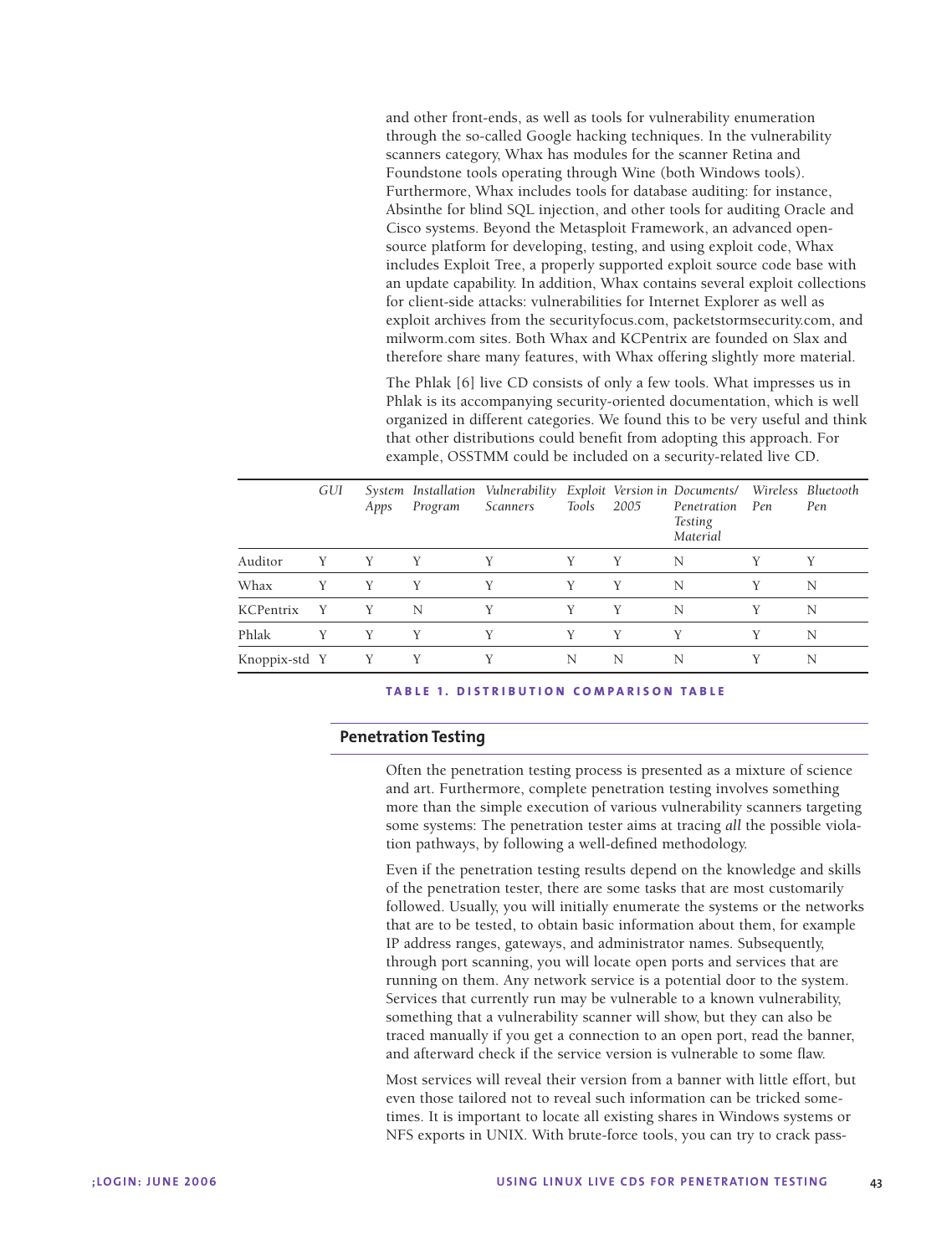words that give access to shares or to the system, through SSH, FTP, Web protocols, webmin, or another service. By using a sniffer you can see unencrypted protocols (a formerly common and controversial pastime at USENIX conferences), as well as passwords or other sensitive data that pass through the network. For example, a few years ago, one of us used a sniffer to demonstrate to the public that sensitive data used in a particular setup of a popular e-government application were being transmitted in plaintext form. You can also use Ettercap and Dsniff to perform more sophisticated attacks, utilizing somewhat esoteric techniques, such as ARP spoofing for sniffing through switches. Several other tools that are incorporated in Auditor allow you to test network security and to locate risky setups through spoofing, traffic injection, or DHCP flooding.

When you locate vulnerabilities, you will have to try to exploit them before documenting possible solutions, to ensure that you don't report any false positives or false negatives. For example, an application may be lying about its version, or it may have been configured with a workaround to avoid a particular vulnerability. This is where tools like the Metasploit Framework come in. These tools allow you to avoid false positives and directly check for security gaps. In addition, with such tools you can demonstrate the actual problems, because sometimes system administrators know of certain problems in their network, but they fail to address them, in the mistaken belief that their network is not at risk.

In light of the fact that in many networks Web applications—which are most probably supported by a database—house valuable assets, you'll need to test them separately for how they behave on unexpected input, SQL injection, and other attacks. You could perform this job using tools such as Nikto, Spike, Achilles, or Paros.

#### **Discussion**

Obviously, these tools are extremely powerful and in the hands of unauthorized people they cause many problems and chaos on a network. Some may claim that distributions such as Auditor make it easier for script kiddies and other wrongdoers to accomplish their attacks. However, nowadays anyone with a browser can easily find information about the programs Auditor contains; try, for example, Googling for "dhcp flooder." Script kiddies would require some additional effort to install them; eventually though, the tools will work for them.

# **Conclusions**

With a live CD like Auditor you as a system administrator could run Nessus periodically on your systems to check whether there are any security-related problems, or you could use it as a base system for a more complete penetration test. Most of the live CDs we examined allow you to install tools not included in the distribution, and some of the tools support the automated downloading of updates. Both features will help you keep your penetration testing system up-to-date. When the time for downloading the updates becomes excessive, just burn a CD with an updated distribution. Finally, keep in mind that these distributions are maintained by unpaid volunteers; don't forget that these projects depend on contributions from our community for maintenance and improvements.